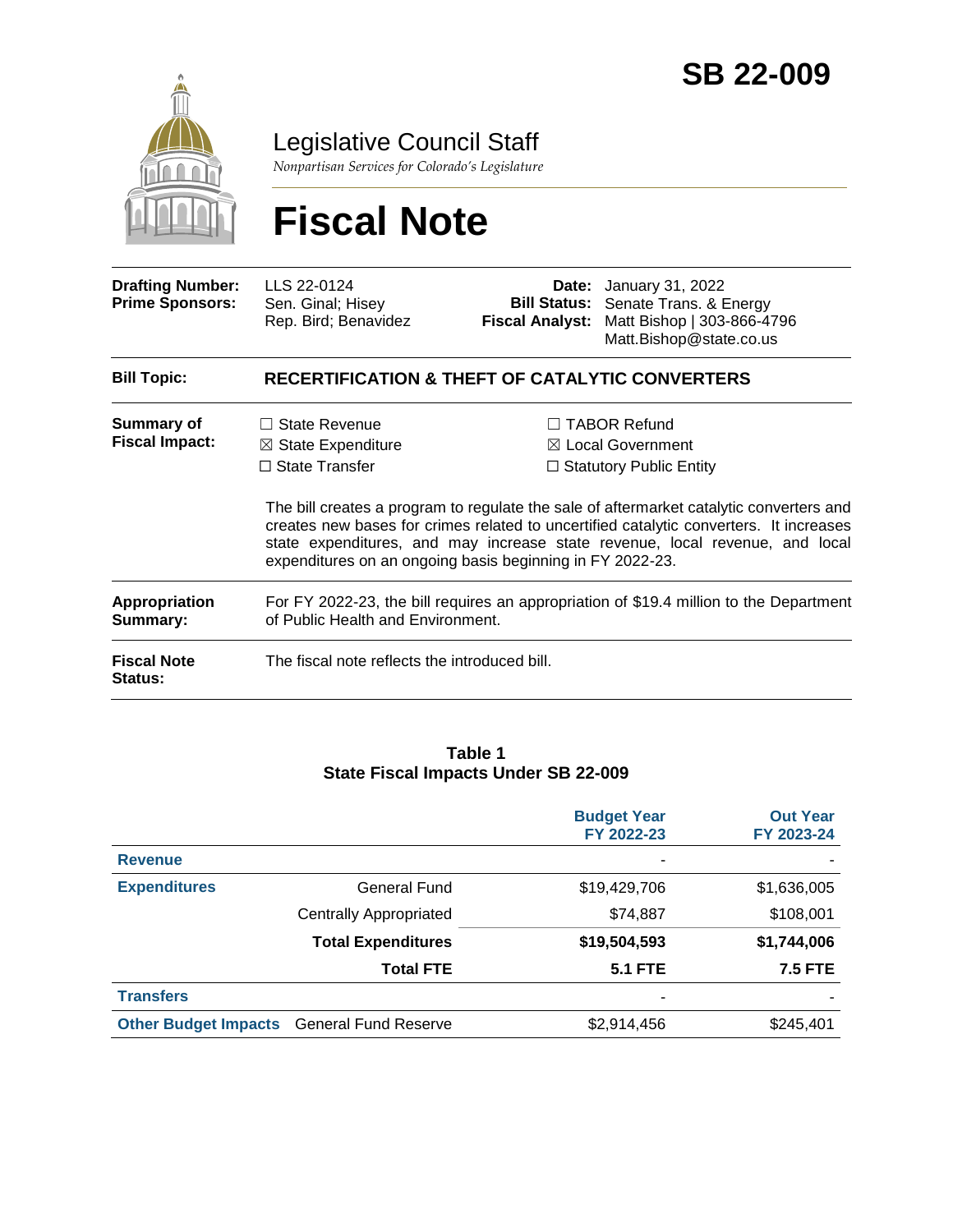# January 31, 2022 **SB 22-009**

# **Summary of Legislation**

The bill makes changes to various regulations related to catalytic converters, which are elements of a car's exhaust system that makes exhaust gas less polluting, and creates a certification process in the Department of Public Health and Environment (CDPHE).

**Equipment violations.** The bill makes it illegal to install, sell, offer for sale, or advertise any used, recycled, or salvaged catalytic converter, unless it is an aftermarket catalytic converter that has been certified by the Division of Administration in CDPHE. The Air Quality Control Commission must promulgate rules by October 1, 2022, that evaluate if a catalytic converter qualifies for certification. Although the bill does not specify a penalty, similar violations of the traffic code are civil offenses typically punishable by fines under \$100.

**Salvaging metals.** Current law requires the owner of a salvage yard, junk collector, or other business that purchases commodity metals to keep a record of all transactions involving commodity metals. The bill adds the component metals found in catalytic converters to the definition of commodity metals. The penalty for violating these provisions depends on the value of the metals. For a single catalytic converter, the offense will range from a petty offense to a class 1 misdemeanor.

**Operating a chop shop.** The bill clarifies that a catalytic converter is major component motor vehicle part for the purposes of establishing the crime of operating a chop shop. The penalty for selling, transferring, or transporting an illicit part under this provision is a class 5 felony.

**Auto parts recyclers.** When an auto parts recycler acquires a catalytic converter, that person must consult the National Motor Vehicle Title Information System to determine whether the catalytic converter is stolen. Failure to report a stolen catalytic converter is a class 2 misdemeanor.

# **Comparable Crime Analysis**

Legislative Council Staff is required to include certain information in the fiscal note for any bill that creates a new crime, changes the classification of an existing crime, or creates a new factual basis for an existing crime. The following sections outline data on crimes that are comparable to the offense in this bill and discuss assumptions on future rates of criminal convictions resulting from the bill.

**Salvaging metals.** This bill creates a new factual basis for the existing offense of failing to keep a book or register by expanding the definition of commodity metals. From FY 2018-19 to FY 2020-21, zero offenders have been sentenced and convicted for this offense; therefore, the fiscal note assumes that there will continue to be minimal or no additional criminal case filings or convictions for this offense under the bill.

**Operating a chop shop.** This bill clarifies the existing offense of transporting, sells, transfers, or purchases an unlawfully obtained major component motor vehicle part from a chop shop by specifying that a catalytic converter is such a part. From FY 2018-19 to FY 2020-21, 5 individuals have been convicted and sentenced for this offense. Of the persons convicted, all were male. Demographically, 4 were White and 1 was Hispanic. However, it is likely that offenses concerning catalytic converters were already convicted under these provisions; therefore, the fiscal note assumes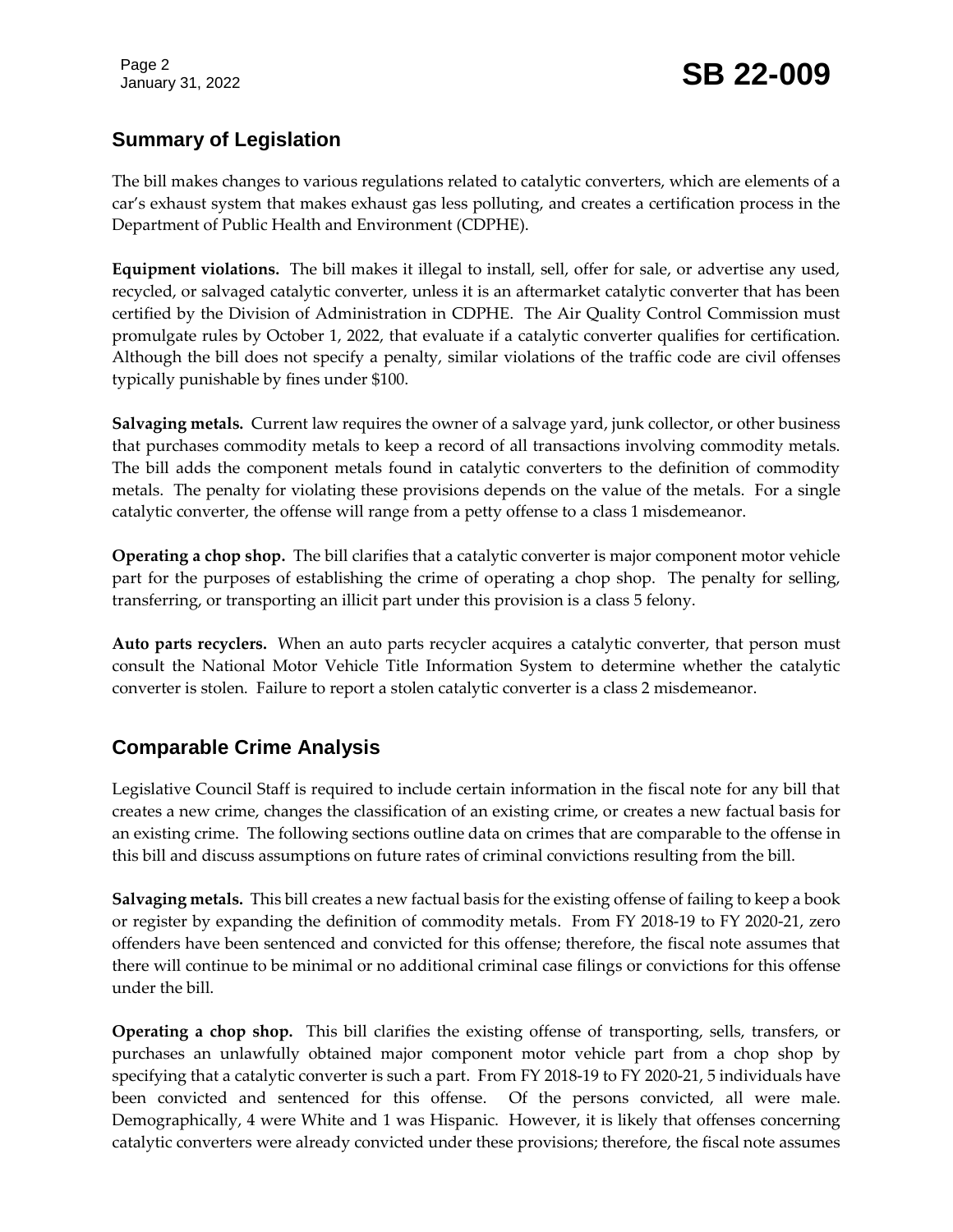that there will be minimal or no additional criminal case filings or convictions for this offense under the bill.

**Auto parts recycling.** This bill creates a new factual basis for the existing offense of failure to report a theft discovered by requiring auto recyclers to verify that a catalytic converter is not stolen. From FY 2018-19 to FY 2020-21, zero offenders have been sentenced and convicted for this offense; therefore, the fiscal note assumes that there will continue to be minimal or no additional criminal case filings or convictions for this offense under the bill.

**Criminal justice impacts.** Because the bill is not expected to have a tangible impact on criminal justice-related expenditures or revenue at the state or local levels, these potential impacts are not discussed further in this fiscal note. Visit [leg.colorado.gov/fiscalnotes](http://leg.colorado.gov/fiscalnotes/) for more information about criminal justice costs in fiscal notes.

### **State Expenditures**

The bill increases state expenditures in CDPHE by \$19.5 million in FY 2022-23 and \$1.7 million in FY 2023-24 from the General Fund. Expenditures are shown in Table 2 and detailed below. Expenditures may also increase in the other state agencies to the extent that convictions increase.

|                                                    |                   | FY 2022-23     | FY 2023-24  |
|----------------------------------------------------|-------------------|----------------|-------------|
| <b>Department of Public Health and Environment</b> |                   |                |             |
| <b>Personal Services</b>                           |                   | \$332,251      | \$478,047   |
| <b>Operating Expenses</b>                          |                   | \$6,885        | \$8,775     |
| <b>Capital Outlay Costs</b>                        |                   | \$49,600       |             |
| <b>Legal Services</b>                              |                   | \$98,570       | \$177,426   |
| <b>Capital Equipment</b>                           |                   | \$18,000,000   |             |
| <b>Capital Operating Expenses</b>                  |                   | \$166,000      | \$332,000   |
| Vehicle Loan Program                               |                   | \$562,500      | \$562,500   |
| <b>Technology Costs</b>                            |                   | \$193,900      | \$57,257    |
| <b>Communications Materials</b>                    |                   | \$20,000       | \$20,000    |
| Centrally Appropriated Costs <sup>1</sup>          |                   | \$74,887       | \$108,001   |
| FTE - Personal Services                            |                   | 4.5 FTE        | 6.5 FTE     |
| FTE - Legal Services                               |                   | 0.6 FTE        | 1.0 FTE     |
|                                                    | <b>Total Cost</b> | \$19,504,593   | \$1,744,006 |
|                                                    | <b>Total FTE</b>  | <b>5.1 FTE</b> | 7.5 FTE     |

#### **Table 2 Expenditures Under SB 22-009**

<sup>1</sup> *Centrally appropriated costs are not included in the bill's appropriation.*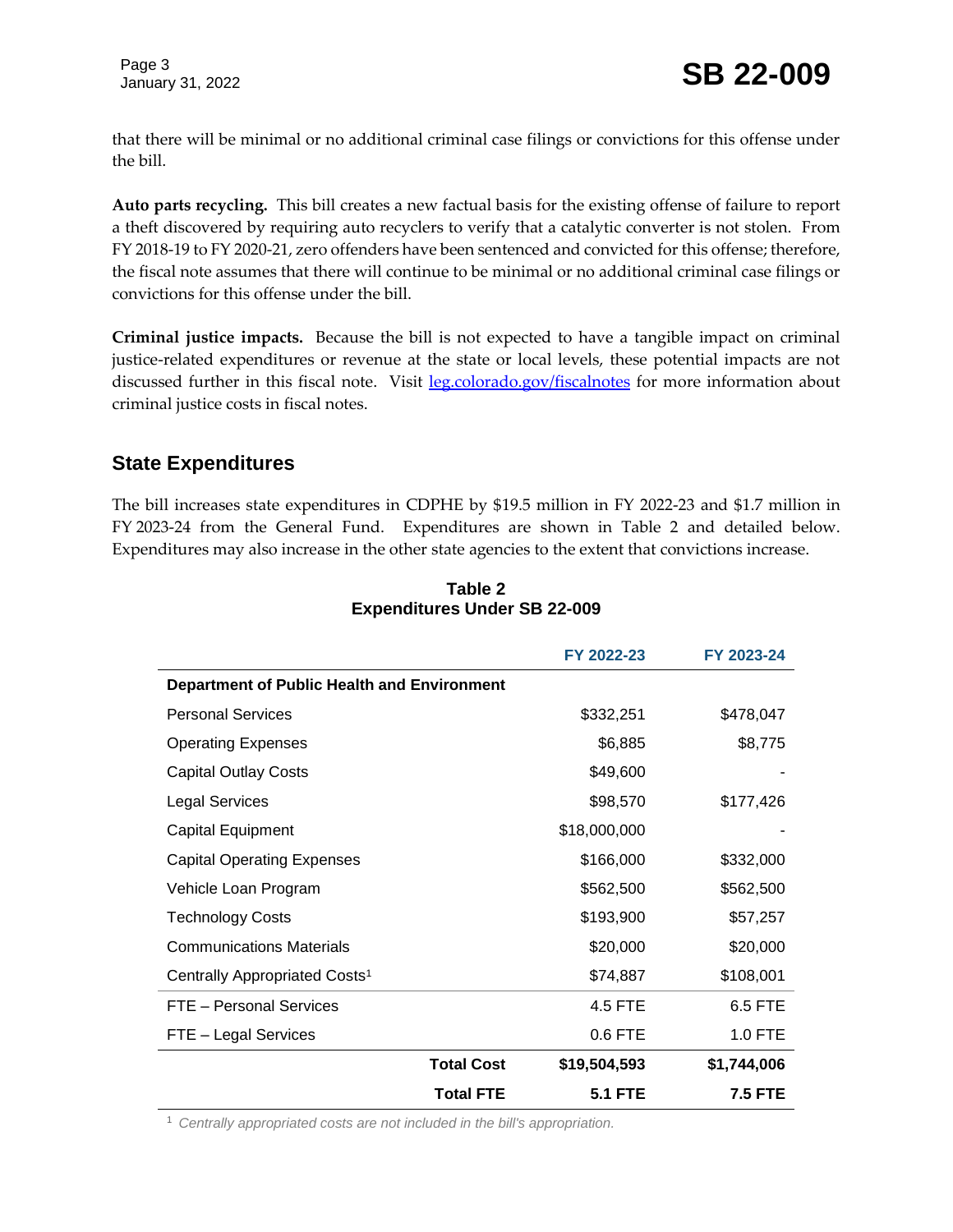**Department of Public Health and Environment.** Capital equipment is the largest expense for CDPHE, as discussed below.

- **Personal services.** The bill increases CDPHE's staffing requirements by 7.5 FTE in FY 2022-23, which is prorated down to 5.1 FTE accounting for varied start dates and the General Fund pay date shift. These staff will facilitate rulemaking, perform tests on catalytic converters, administer the certification program, and promote the program. Standard operating and capital outlay costs are included. In FY 2024-25 and ongoing, the staffing rate falls to 6.5 FTE to operate the testing and certification program.
- **Legal services.** CDPHE will require 1,000 hours of legal services in FY 2022-23, and 1,800 hours in future years to support rulemaking and to provide general counsel regarding the certification program. Legal services are provided by the Department of Law at a rate of \$98.57 per hour.
- **Capital expenses.** In order to operate the certification program, CDPHE will lease a new facility and acquire four new, laboratory-quality dynamometers. Based on industry quotes, each piece of equipment is expected to cost between \$3.0 million and \$5.0 million. Capital operating costs are prorated based on a lease beginning January 1, 2023.
- **Vehicle loan program.** The bill requires CDPHE to test catalytic converters on vehicles, and many devices are only applicable to certain makes and models of automobile. The department will promote a voluntary loan program in which member of the public may rent their vehicles to CDPHE for testing purposes in exchange for \$225 per day. This includes an incentive fee and funds to cover a replacement vehicle. It is expected that CDPHE will rent vehicles in this way for five days at a time, and to test 500 catalytic converters each year.
- **Technology costs.** The department requires 1,415 hours of database and development services in FY 2022-23 and 283 hours of ongoing support in future years. Additional technology costs include cloud storage.
- **Communications materials.** CDPHE requires additional operating support for communicating rulemaking and promoting the vehicle loan program.

**Centrally appropriated costs.** Pursuant to a Joint Budget Committee policy, certain costs associated with this bill are addressed through the annual budget process and centrally appropriated in the Long Bill or supplemental appropriations bills, rather than in this bill. These costs, which include employee insurance and supplemental employee retirement payments, are shown in Table 2.

# **Other Budget Impacts**

**General Fund reserve.** Under current law, an amount equal to 15 percent of General Fund appropriations must be set aside in the General Fund statutory reserve beginning in FY 2022-23. Based on this fiscal note, the bill is expected to increase the amount of General Fund held in reserve by \$2,914,456 in FY 2022-23 and \$245,401 in FY 2023-24, which will decrease the amount of General Fund available for other purposes.